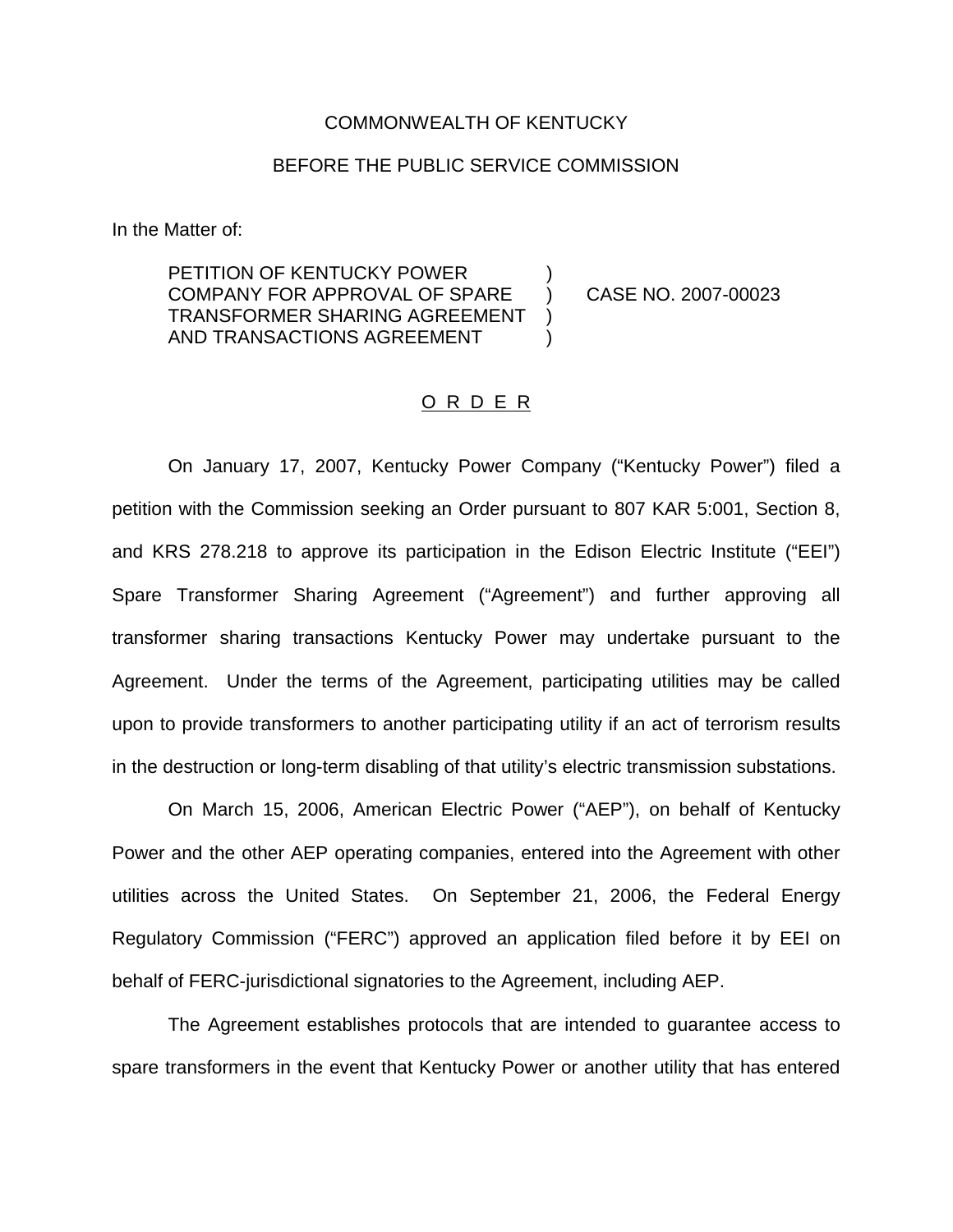into the Agreement suffers the destruction or long-term disabling of one or more electric transmission substations in connection with a "Triggering Event," which is defined as:

> An act or coordinated acts of deliberate, documented terrorism, as defined in the Homeland Security Act of 2002, 6 U.S.C. § 101(15), as the same may be amended from time to time, resulting in (1) the destruction or long-term disabling of one or more electric transmission substations, and (2) the declaration of a state of emergency by the President of the United States pursuant to the National Emergencies Act, 50 U.S.C. § 1601 et seq., as the same may be amended from time to time. $1$

AEP anticipates that its commitment under the provisions of the Agreement will be two 345-138 kV transformers, which would come from its currently existing stock of six spare transformers owned by various AEP operating companies. Kentucky Power does not currently own any spare 345-138 kV transformers but stated that it may acquire a spare transformer at some future time without regard to whether or not it was a party to the Agreement.

AEP indicated that it has joined the Agreement only as to the 345-138 kV class of transformers and that Kentucky Power and AEP believe that limiting participation to this class of transformers permits the companies to maximize the benefits to be received under the Agreement. Kentucky Power expects that the cost of a 345-138 kV transformer to be acquired or sold will range from approximately \$1.6 million to \$1.9 million, and as a result the original book value is expected to exceed \$1 million.

<sup>&</sup>lt;sup>1</sup> Verified Application of Kentucky Power, Exhibit 1, Agreement, Article I, Section 1.1, Definitions (January 17, 2007).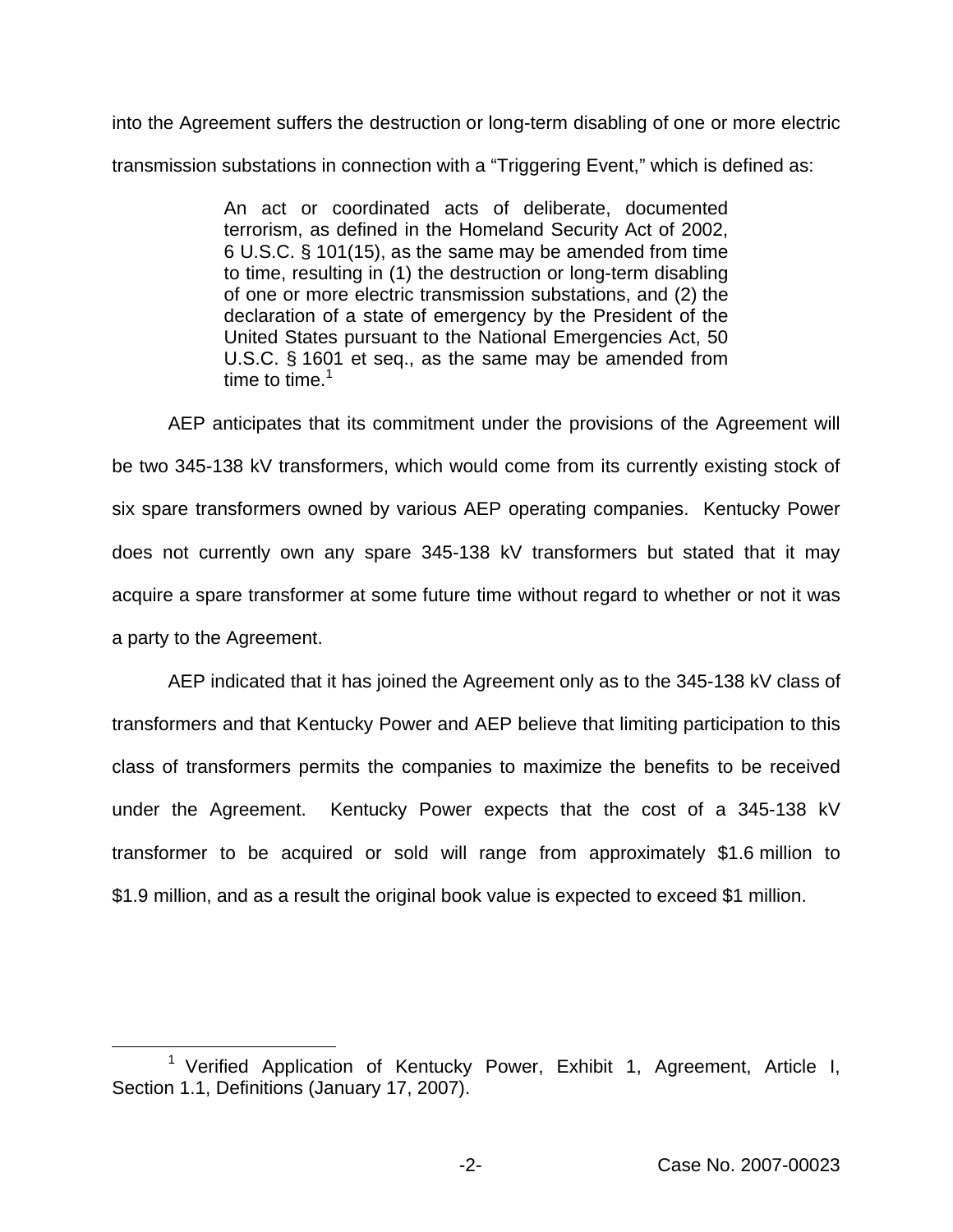#### FINDINGS AND CONCLUSIONS

This Commission is an agency of the Commonwealth of Kentucky vested by statute with the authority to fix rates, establish and alter service regulations, and otherwise regulate such practices of jurisdictional utilities, including electric utilities, as provided by statute.<sup>2</sup> Subject to certain exceptions not relevant herein, KRS 278.218(1) provides that "no person shall acquire or transfer ownership of or control, or the right to control, any assets that are owned by a utility . . . without prior approval of the commission, if the assets have an original book value of one million dollars (\$1,000,000) or more . . . ." KRS 278.218(2) provides that "[t]he commission shall grant its approval if the transaction is for a proper purpose and is consistent with the public interest." (Emphasis added).

Kentucky Power is an electric utility subject to the jurisdiction of the Commission. The Commission finds that the proposed transfers, replacements, acquisitions, and related accounting treatment of and for spare transformers requested by Kentucky Power are for a proper purpose and are consistent with the public interest and should be approved.

# IT IS THEREFORE ORDERED that:

1. Kentucky Power is authorized to transfer or acquire spare transformers and perform such other functions as required pursuant to the terms of the Agreement.

<sup>&</sup>lt;sup>2</sup> KRS 278.040; Public Service Comm'n v. Southgate, Highland Heights, 268 S.W.2d 19 (Ky. 1954).